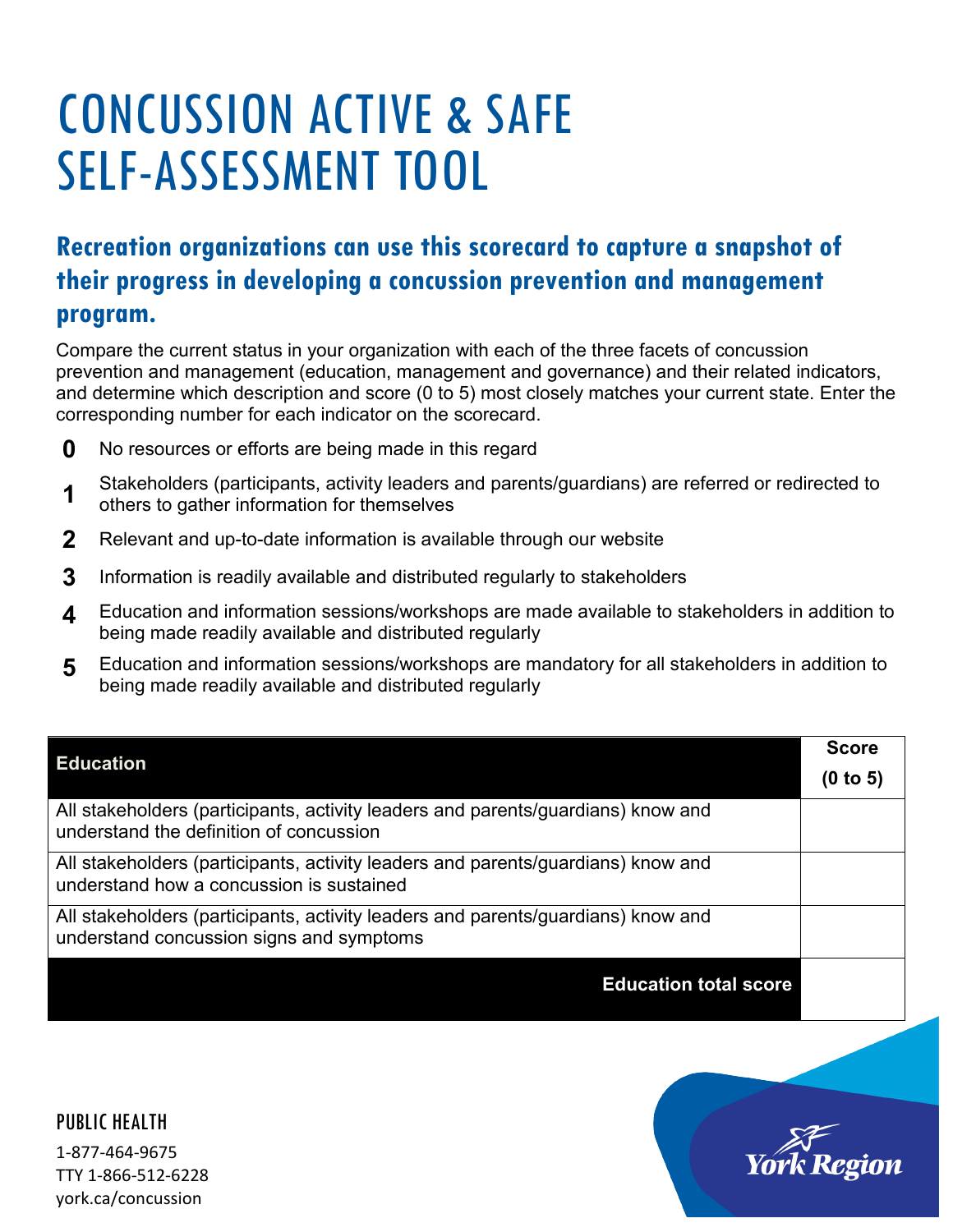| <b>Management</b>                                                                                                                                                                          |          |
|--------------------------------------------------------------------------------------------------------------------------------------------------------------------------------------------|----------|
|                                                                                                                                                                                            | (0 to 5) |
| All stakeholders (participants, activity leaders and parents/guardians) know and<br>understand the protocols to follow when a concussion is suspected                                      |          |
| The organization promotes and adheres to the 'when in doubt, sit them out' philosophy                                                                                                      |          |
| All stakeholders (participants, activity leaders and parents/guardians) know, understand<br>and have access to the return to play protocols in the event that a concussion is<br>diagnosed |          |
| The organization has a standardized medical release form that must be signed by a<br>physician before a concussed participant can return to play                                           |          |
| The organization has a process in place to support its participants in accessing<br>appropriate medical care and support relating to the diagnosis and management of<br>concussions        |          |
| <b>Management total score</b>                                                                                                                                                              |          |

| Governance                                                                                                                                                                                                       | <b>Score</b> |
|------------------------------------------------------------------------------------------------------------------------------------------------------------------------------------------------------------------|--------------|
|                                                                                                                                                                                                                  | (0 to 5)     |
| The organization has adopted a concussion policy and/or protocol.                                                                                                                                                |              |
| The policy/protocol is reviewed on a regular basis with consideration for both changes in<br>best practice evidence and lessons learned from implementing the policy/protocol in their<br>context                |              |
| The organization has adopted and enforces a zero tolerance policy for direct hits to the<br>head, violence and/or any activity that may result in a concussion                                                   |              |
| The organization has adapted the rules and regulations to suit the needs of the stages of<br>development and to minimize the risk of concussion                                                                  |              |
| The organization ensures activity leaders are trained to properly enforce rules of play,<br>particularly those related to concussion prevention or those intended to minimize the risk<br>of concussion          |              |
| All stakeholders (participants, activity leaders and parents/guardians) sign a code of<br>conduct acknowledging their understanding of concussion prevention and management                                      |              |
| Activity leaders know and understand age-appropriate teaching techniques that minimize<br>the risk for concussion (e.g., heading in soccer; collisions with boards, players or body<br>checking in hockey; etc.) |              |
| All participants are required to wear the appropriate and properly-fitted attire at all times<br>when participating in an activity                                                                               |              |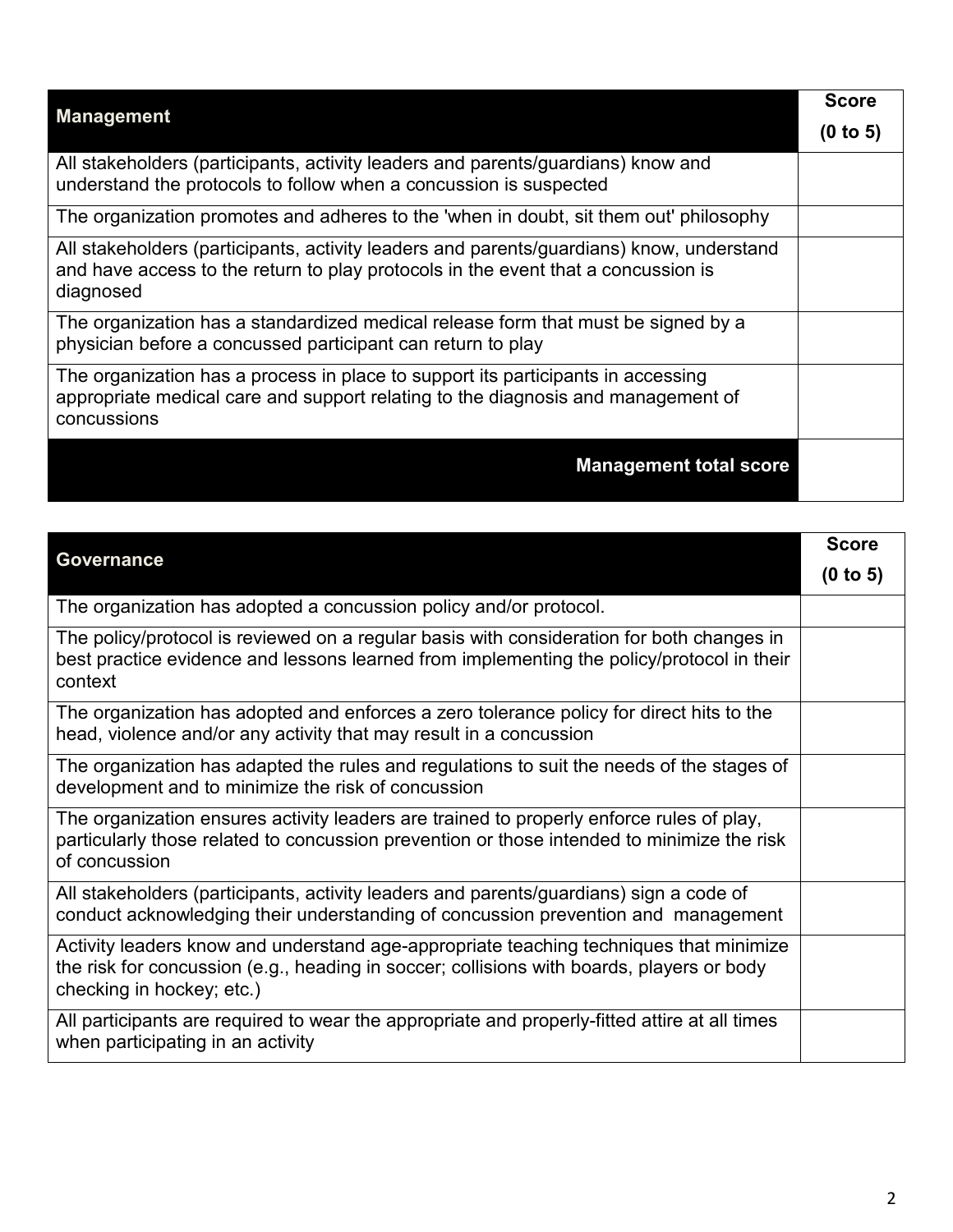### **Grand Total (Education + Management + Governance)**

The score (0 to 5) for each criterion is simply an index of progress. Scores are not comparable among different criteria and in many cases individual indicator scores are affected by progress in other areas. There is no "pass" or "fail". The intention is a snapshot of your progress in developing a concussion prevention and management program.

Once you have scored the criteria, you will have an overall score of how well your organization is doing, as well as in relation to the three facets of concussion prevention and management (education, management and governance).

## **Results**

| Category          | <b>Score</b> | <b>Results</b>                                                                                                                                                   |
|-------------------|--------------|------------------------------------------------------------------------------------------------------------------------------------------------------------------|
| <b>Education</b>  | $0-5$        | Minimal or no efforts are being made to educate your stakeholders about<br>concussion                                                                            |
|                   | $6 - 10$     | Your organization recognizes the value in offering concussion education<br>and is beginning to develop its education program                                     |
|                   | $10 - 15$    | Your organization recognizes the importance of concussion education and<br>provides a number of opportunities for your stakeholders to learn about<br>concussion |
| <b>Management</b> | $0 - 7$      | Minimal or no efforts are being made to ensure that concussions are<br>appropriately managed within your organization                                            |
|                   | $11 - 18$    | Your organization recognizes the value in properly managing concussions<br>and provides some tools and protocols in support of its stakeholders                  |
|                   | 19-25        | Your organization recognizes the importance of managing concussions<br>and provides a series of concussion management tools and protocols to its<br>stakeholders |
| <b>Governance</b> | $0 - 10$     | Minimal or no efforts are being made to ensure that concussions are<br>appropriately managed within your organization                                            |
|                   | $11 - 20$    | Your organization recognizes the value in properly managing concussions<br>and provides some tools and protocols in support of its stakeholders                  |
|                   | $21 - 40$    | Your organization recognizes the importance of managing concussions<br>and provides a series of concussion management tools and protocols to its<br>stakeholders |